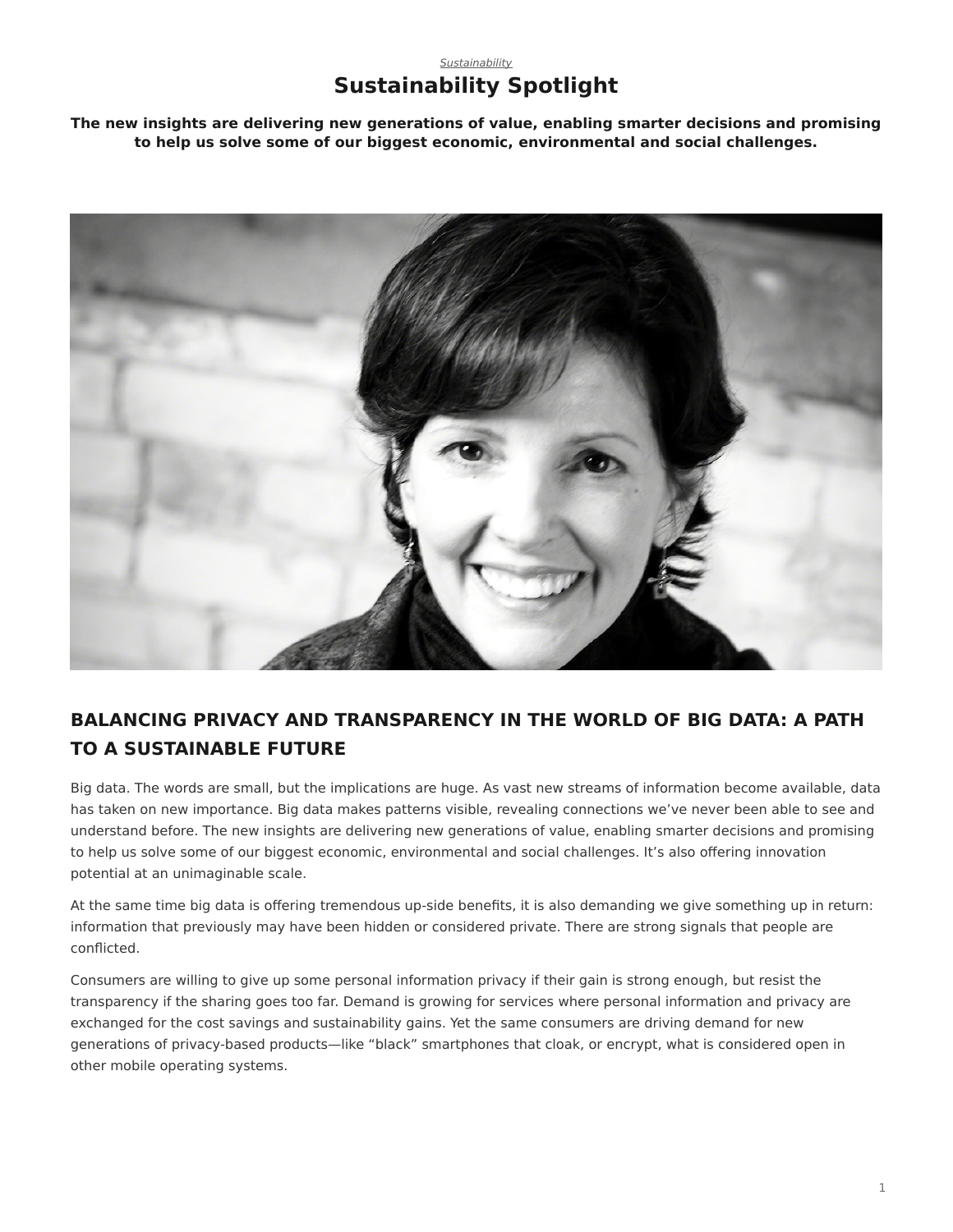In business solving for the inherent tension between the desire for information privacy and the need for transparency is key to taking advantage of big data and leveraging other emerging technical advances in analytics. Finding the sweet spot in the tension is also at the very heart of sustainability.

At Steelcase we experience the tension between information transparency and privacy in our disclosure of the chemical makeup of materials in our products. Because our simplest product can easily involve at least 50 different suppliers, and a cascading numbers of sub-suppliers, full disclosure requires close cooperation across our entire supply chain.

This means our supply chains must be willing to give up closely held information about the chemical inventory of products. Most often, we must negotiate non disclosure (privacy) agreements with suppliers in order to gain the proprietary information (transparency) we need. This means we can have access to the chemical make-up of materials, we just can't reveal the information to others.

In the end, the materials assurance comes in a less transparent form than customers might expect. As we work to detect and eliminate materials of concern, everybody gains by giving up a little information. This exchange benefits human and environmental health and delivers material and design innovation.

You might say that sharing information has become the new currency of sustainability. Capturing data, analyzing it and making what's happening transparent allows us to fully define social, economic and environmental problems and opportunities. Transparency identifies shared ground and opens doors to new modes of co-creation, collaboration and design partnership.

At the same time, solution developers like us have an obligation to manage the information we acquire in ways that protect individual interests. People must be comfortable with the tradeoffs of sharing more about their workstyles in order to help us transform their work environment. By working together, we can innovate the work experience while conserving what is precious to each of us and what makes each of us unique.

In the era of big data, the question is not whether to create transparency or preserve information privacy. The real question is: How can we create an abundant and sustainable future by finding a place where information transparency and privacy meet—a place where they co-exist and everyone benefits?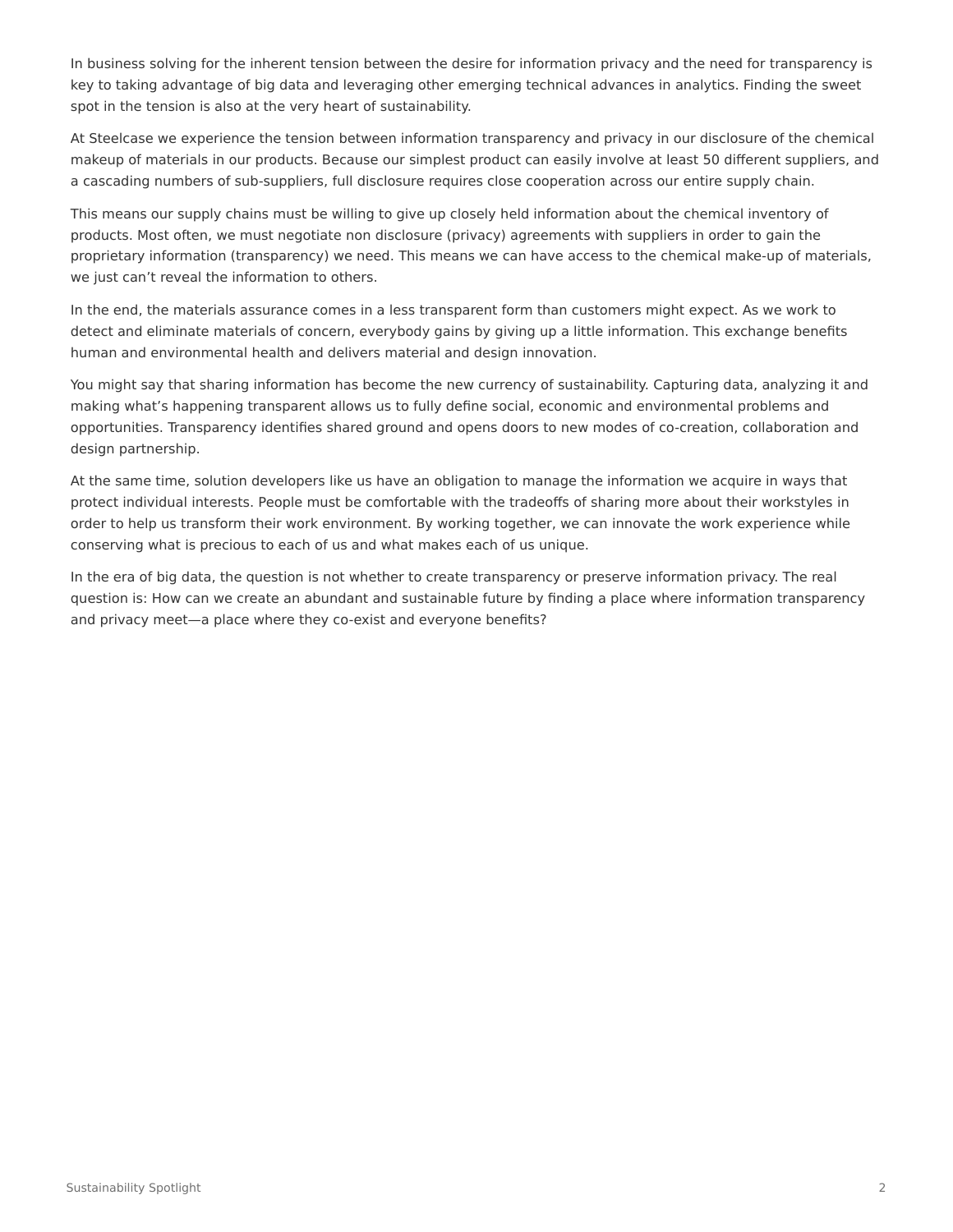

**[+About Steelcase](https://www.steelcase.com/asia-en/about/steelcase/our-company/)**

**+Customer Care**

**+Legal Notices**